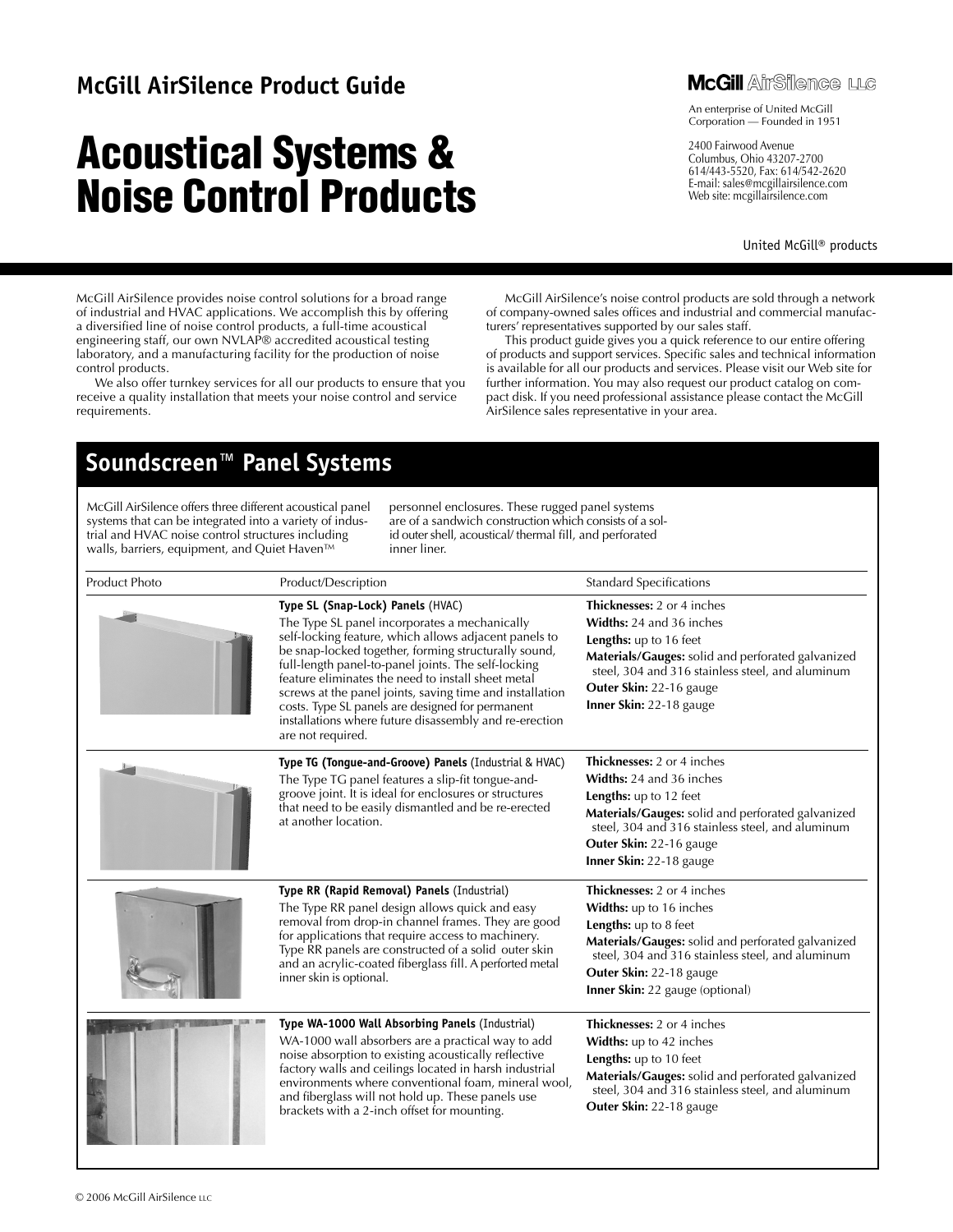## **Sounpak® Industrial Silencers**

Depending on the model, standard Sounpak silencers are manufactured in straight or elbow configurations and in round or rectangular shapes. They come with or without internal bullets or baffles and with or without acoustical fill or a vapor barrier and fill. There are models to handle airflow velocities from

0 to 10,000 feet per minute (fpm). Custom silencers for special applications are also available as special order items.

A large variery of types, sizes, materials, gauges, and acoustical fills are available. Please refer to sales and specification literature for more information





### **VS Venting Silencers**

The VS venting silencer reduces the amount of noise transmitted through openings used to ventilate an acoustical enclosure. It has an internal baffle with a perforated metal inner liner and is packed with an acoustical/thermal fill.

### **Dimensions (W x H x D):** varies **Inlet Opening Size (inches):** varies

**Materials/Gauges:** solid and perforated galvanized steel, 304 and 316 stainless steel, and aluminum **Gauge:** 22 gauge

## **Soundscreen Acoustical Curtain Systems**

Soundscreen curtain systems are designed for the toughest industrial environments. Whether acting as full or partial enclosures, machinery shrouds and hoods, partitions, or barrier walls, they prevent the transmission of machine-generated noise throughout the work environment without hampering worker access to the machinery. The curtain system consists of free-hanging acoustical panels supported by a

free-standing or suspended metal channel framework. Curtains are available in three panel types: doublelayer blocking, single-layer blocking, and absorption in thickness of 1,2, and 4 inches. Transparent panels are also available. Soundscreen curtain systems are sized and configured to meet the specifications of each application.

| Product Photo | Product/Description                                                                                                                                                                                                                                                                                                                                                                                                                                                                                                                                                                                                                                                                                | <b>Standard Specifications</b>                                                                                                        |
|---------------|----------------------------------------------------------------------------------------------------------------------------------------------------------------------------------------------------------------------------------------------------------------------------------------------------------------------------------------------------------------------------------------------------------------------------------------------------------------------------------------------------------------------------------------------------------------------------------------------------------------------------------------------------------------------------------------------------|---------------------------------------------------------------------------------------------------------------------------------------|
|               | <b>Curtain Wall Panels and Overhead Baffles</b><br>Curtain wall panels and overhead baffles are available<br>in the same panel materials and types as our standard<br>curtain systems. Standard sizes are 4 feet wide by 8<br>feet long.<br>The standard curtain frame and hardware are fabri-<br>cated from heavy-gauge galvanized steel while the<br>heavy-duty frame features structural steel tubing to<br>accommodate larger curtain panels. The system's<br>optional double-track configuration allows for side-by-<br>side access at any point and the curved corner option<br>provides even greater access. Available in suspended<br>and floor, wall, and ceiling mounted configurations. | <b>Thicknesses:</b> 1, 2, or 4 inches<br><b>Widths:</b> 4 feet (custom sizing available)<br>Heights: 8 feet (custom sizing available) |
|               | <b>Roll Goods</b><br>Curtain material is available in standard 25-foot and<br>50-foot rolls that are 48-inches wide. Custom widths<br>as well as bound and sewn edges or unbound edges<br>may be specified.                                                                                                                                                                                                                                                                                                                                                                                                                                                                                        | <b>Roll Widths:</b> 48 inches (custom sizing available)<br>Roll Lengths: 25 or 50 feet (custom sizing available)                      |

## **Soundscreen Acoustical Ceiling and Wall Baffles**



### **Soundscreen Acoustical Ceiling and Wall Baffles**

The Soundscreen Model UTA-1 is a highly efficient, acoustically tuned, scrim-wrapped baffle designed for mid to low frequency noise absorption. The UTA-1 consists of a semi-rigid fiberglass core completely encapsulated within a foil/polypropylene cover.

### Product Photo **Product Product Product Product Product Photo** Product Photo Product Photo Product Photo Product P

**Thicknesses:** 1 or 2 inches **Widths:** up to 48 inches

### **Lengths:** up to 8 feet

**Materials/Gauges:** semi-rigid fiberglass core encapsulated in a 2-mil-thick reinforced foil/polypropylene cover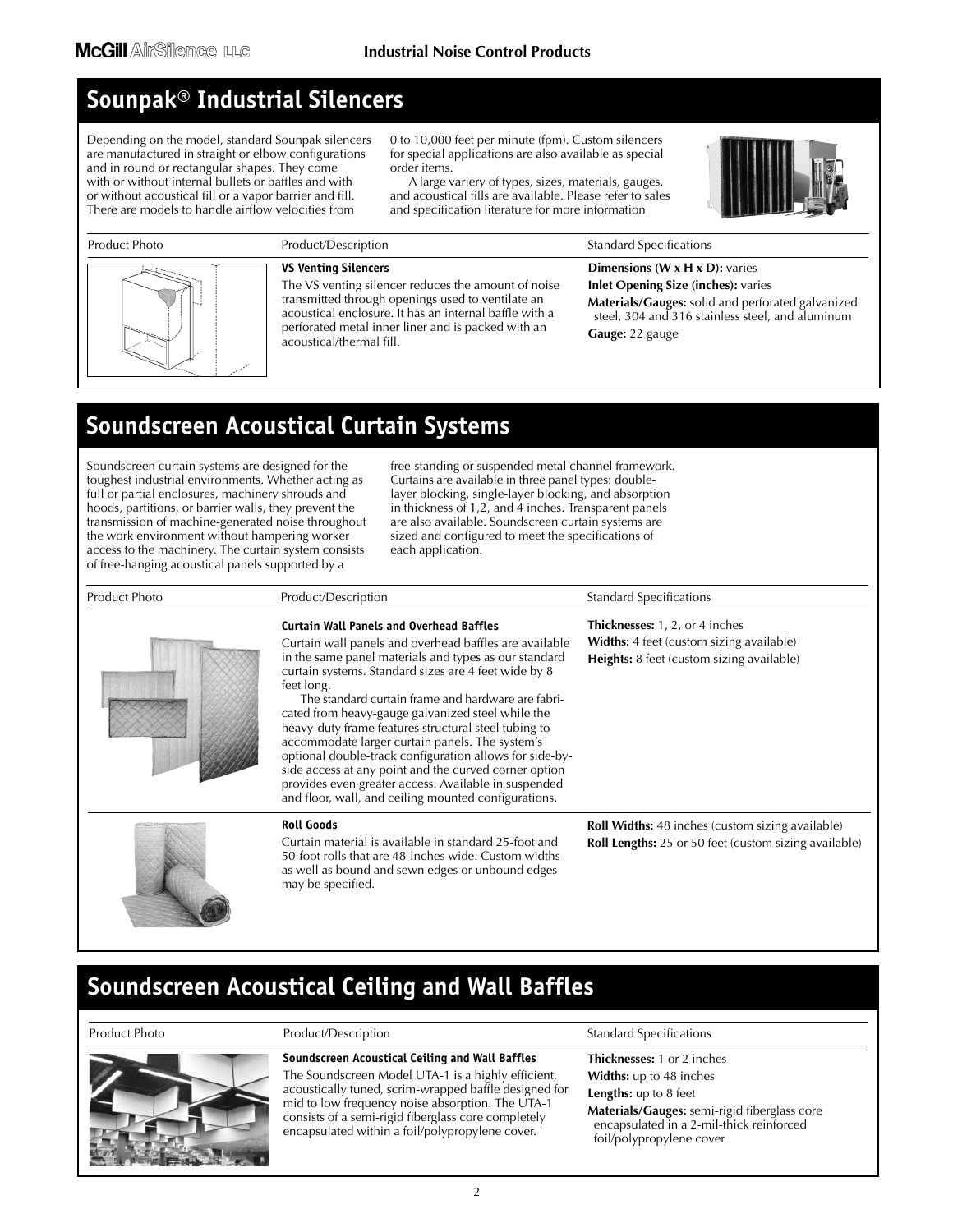## **Do-It-Yourself Noise Control Materials**

McGill AirSilence supplies several types of basic noise control materials for industrial applications. These materials include acoustical foam, vinyl barriers, acoustical linings, and damping products.

Applications for these materials include placement

inside compartments of heavy industrial machinery and transportation equipment, engine compartments, business machines such as computer peripheral equipment, HVAC systems, and building walls.

| Product Photo | Product/Description                                                                                                                                                                                                                                                                                                                                                                                                                                                                                                                                                                                                                                                                                                                | <b>Standard Specifications</b>                                                                                                                                                                                                                                                                                                                                                                                                                                 |  |  |
|---------------|------------------------------------------------------------------------------------------------------------------------------------------------------------------------------------------------------------------------------------------------------------------------------------------------------------------------------------------------------------------------------------------------------------------------------------------------------------------------------------------------------------------------------------------------------------------------------------------------------------------------------------------------------------------------------------------------------------------------------------|----------------------------------------------------------------------------------------------------------------------------------------------------------------------------------------------------------------------------------------------------------------------------------------------------------------------------------------------------------------------------------------------------------------------------------------------------------------|--|--|
|               | Soundscreen Wedge Foam<br>Soundscreen Wedge Foam is made specifically to<br>absorb reverberant noise in manufacturing plants,<br>offices, and recreational facilities. The foam's patented<br>wedge shape provides 450 percent more surface area<br>to absorb noise than the flat surface of regular foam.<br>It's wedge shape creates a clean and modern look. It<br>easily installs to a variety of surfaces with the use of a<br>utility knife and fast-tacking contact cement.                                                                                                                                                                                                                                                 | <b>Thicknesses:</b><br>Standard: 2, 3, and 4 inches<br><b>Class 1</b> $-$ 2 inches<br>Sizes: 2-foot by 4-foot panels<br>Colors:<br>Standard: brown, charcoal, and beige<br><b>Class 1: white</b><br>Class 1 with Hypalon®: white, gray, and black<br><b>Materials:</b><br>Standard: open-cell polyester urethane<br>Class 1: porous acoustic melamine<br>Class 1 with Hypalon: porous acoustic melamine<br>with Hypalon                                        |  |  |
|               | Soundscreen Acoustical Foam<br>Soundscreen Acoustical Foam is a 2 pounds per cubic<br>foot (pcf) density flexible polyurethane polyester foam.<br>It's open cell construction provides an attractive non-<br>reflective surface that absorbs airborne noise. Standard<br>foam can be specified unfaced or with a clear<br>polyester, white polyurethane or black perforated<br>vinyl facing. Soundscreen foam is a safe, non-toxic<br>pleasant handling material that's easily cut with a knife,<br>scissors, or steel rule die and attached with solvent-<br>based contact cement.                                                                                                                                                | Thicknesses: 1 and 2 inches<br>Sizes: 54-inch-wide by 10-foot-long roll,<br>54-inch-wide by 50-foot-long roll<br><b>Colors:</b> black<br>Materials:<br>Foam: flexible polyurethane, polyester<br>Facings: clear polyester, white polyurethane,<br>black perforated vinyl                                                                                                                                                                                       |  |  |
|               | Soundscreen Acoustical Linings<br>Soundscreen Acoustical Linings combine several basic<br>noise control materials into simple, multi-layered,<br>acoustical composite materials. Two basic linings satisfy<br>most applications: absorbing foam plus noise barrier,<br>and absorbing foam plus damping. Acoustical liners<br>convert bare metal and plastic equipment covers into<br>effective noise enclosures by adding the right combi-<br>nation of sound deadening material to the inside sur-<br>faces. These linings are easily cut with standard sheet<br>metal shears, and depending on the type, are bonded<br>to surfaces with either solvent-based contact cement,<br>two-part epoxy, or a pressure sensitive backing. | Thicknesses:<br>Foam with vinyl septum barrier: 1 inch<br>Foam with damping layer: 1 and 2 inches<br>Sizes:<br>Foam with vinyl septum barrier: 54-inch-wide by<br>50-foot-long roll<br>Foam with damping layer: 2-foot by 4-foot sheet<br>Colors:<br>Foam: black<br>Cover facing: white polyurethane<br><b>Materials:</b><br>Foam: flexible polyurethane, polyester<br><b>Barrier:</b> 1 lb/sq ft loaded vinyl<br>Damping layer: 1/8-inch vinyl                |  |  |
|               | Soundscreen Vinyl Noise Barriers and Mats<br>Soundscreen Vinyl Noise Barriers are flexible fused<br>vinyl sheet material loaded with high density inert<br>fillers. This combination of materials provides the<br>limpness and mass necessary for the effective blocking<br>of airborne noise. Easy to cut and install, the material<br>may be laid on floors, draped over uneven surfaces<br>or suspended as a curtain wall.                                                                                                                                                                                                                                                                                                      | <b>Thicknesses:</b><br>Gray reinforced loaded vinyl: 3/8 inch<br>Plain black loaded vinyl: 1 and 2 inches<br><b>Clear vinyl:</b> 0.08 inch<br>Black loaded vinyl floor mat: 3/8 inch<br>Sizes:<br>Gray reinforced loaded vinyl: 54-inch-wide by<br>60-foot-long roll<br>Plain black loaded vinyl: 54-inch-wide by<br>60-foot-long roll<br>Clear vinyl: 48-inch-wide by 60-foot-long roll<br>Black loaded vinyl floor mat: 54-inch-wide by<br>60-foot-long roll |  |  |